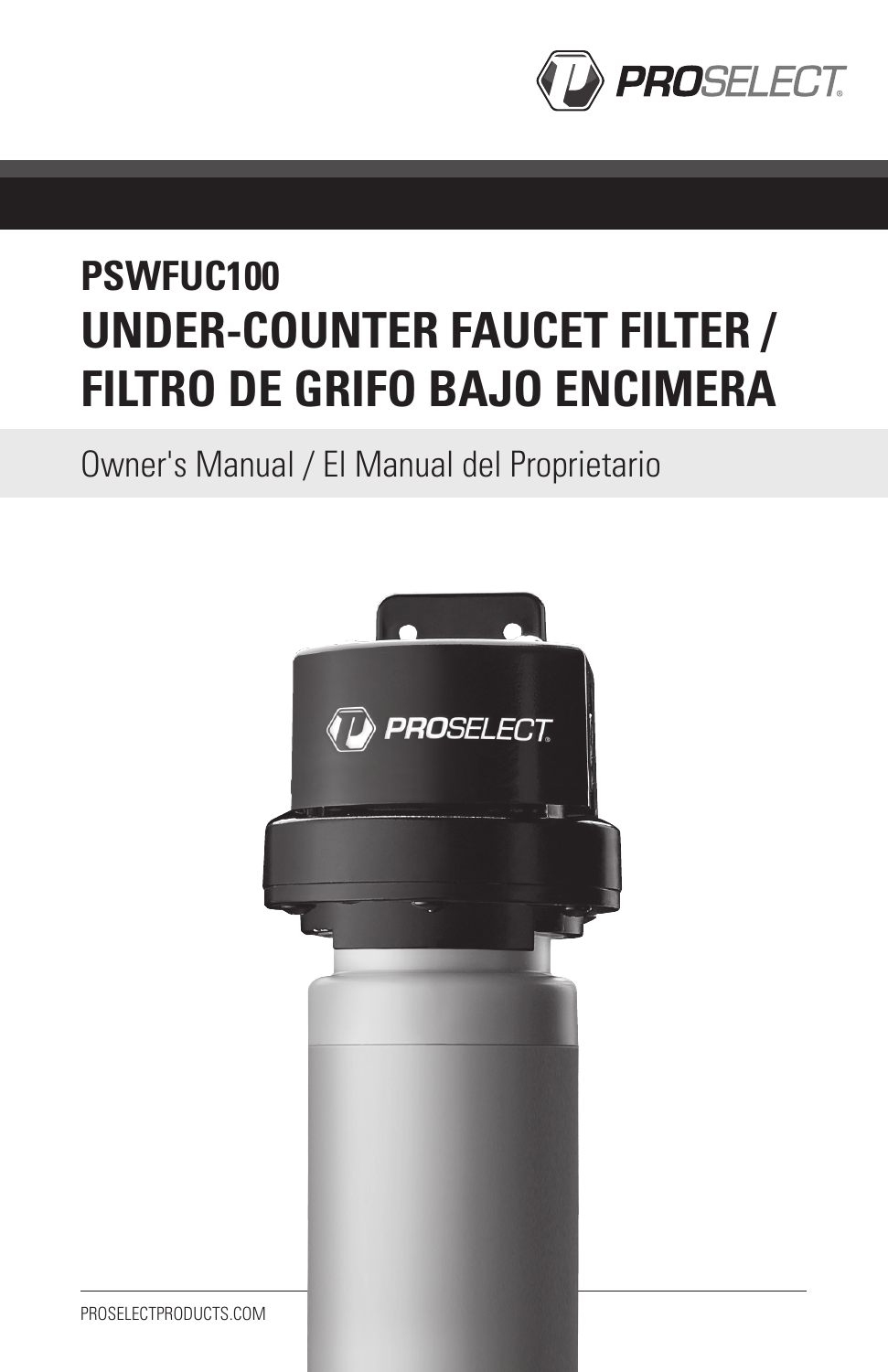PROSELECT has engineered this filtration system for a long-lasting lifespan. Featuring a carbon filtration system to minimize chemical additives, tastes and odors in your water. No matter the need—from everyday hydration to cooking, coffee and more—you'll benefit from clean, filtered water.

Keep this owner's manual on-hand to reference installation and troubleshooting steps, as well as filter replacement information.

Need help? Give us a call at 800-221-3379.

## **TABLE OF CONTENTS**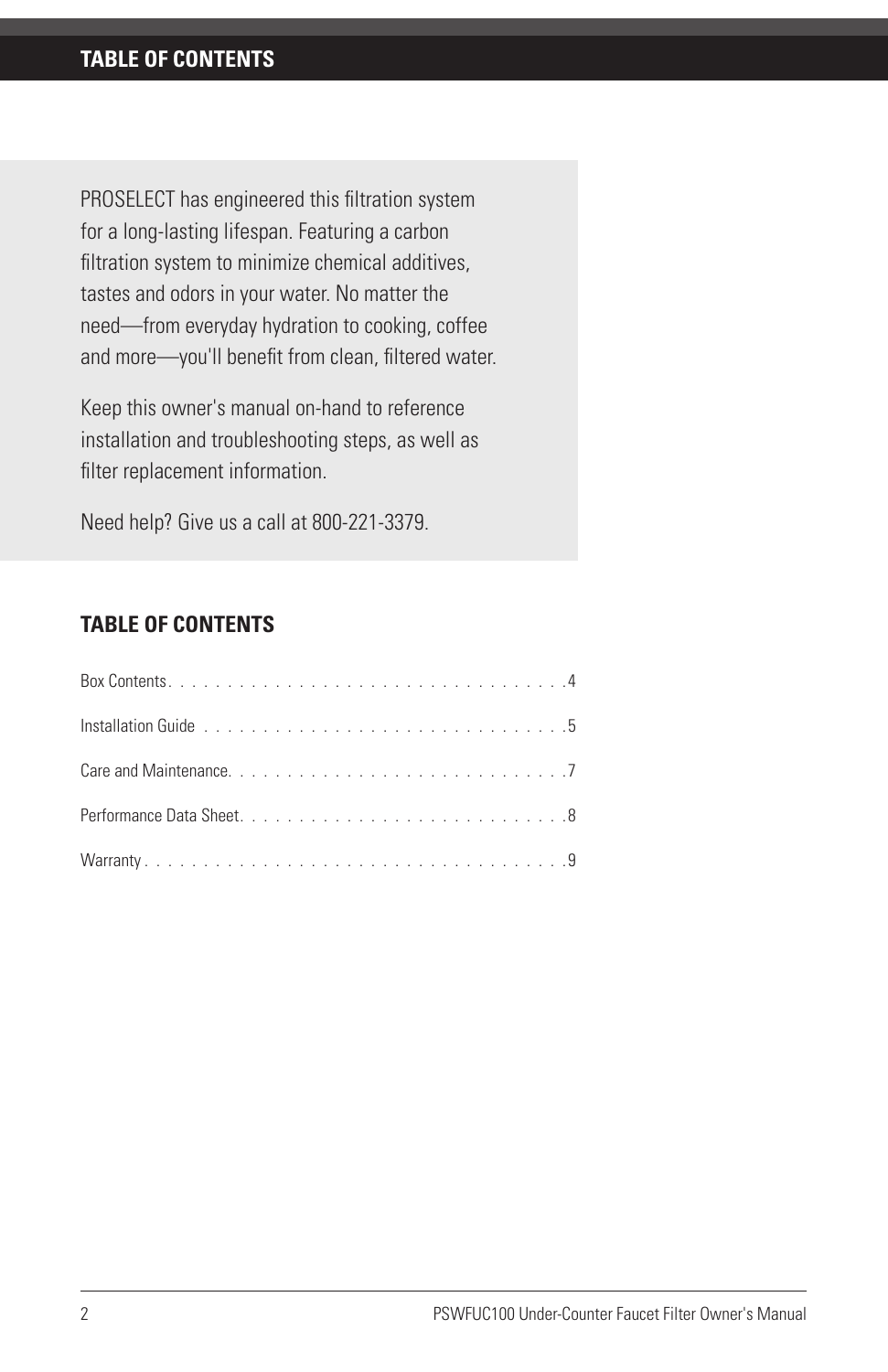

## **Tools Recommended for Installation:**

- Variable Speed Drill with 7/32" Bit
- Adjustable Wrench
- Measuring Tape
- Level
- Philips Head Screwdriver
- Pencil

#### **Please read entire manual to ensure all parts listed are present before installation. If any part is missing or damaged let us know by calling 800-221-3379. Do not attempt to install the filter.**

Note: We recommend using an approved or certified professional if drilling is required.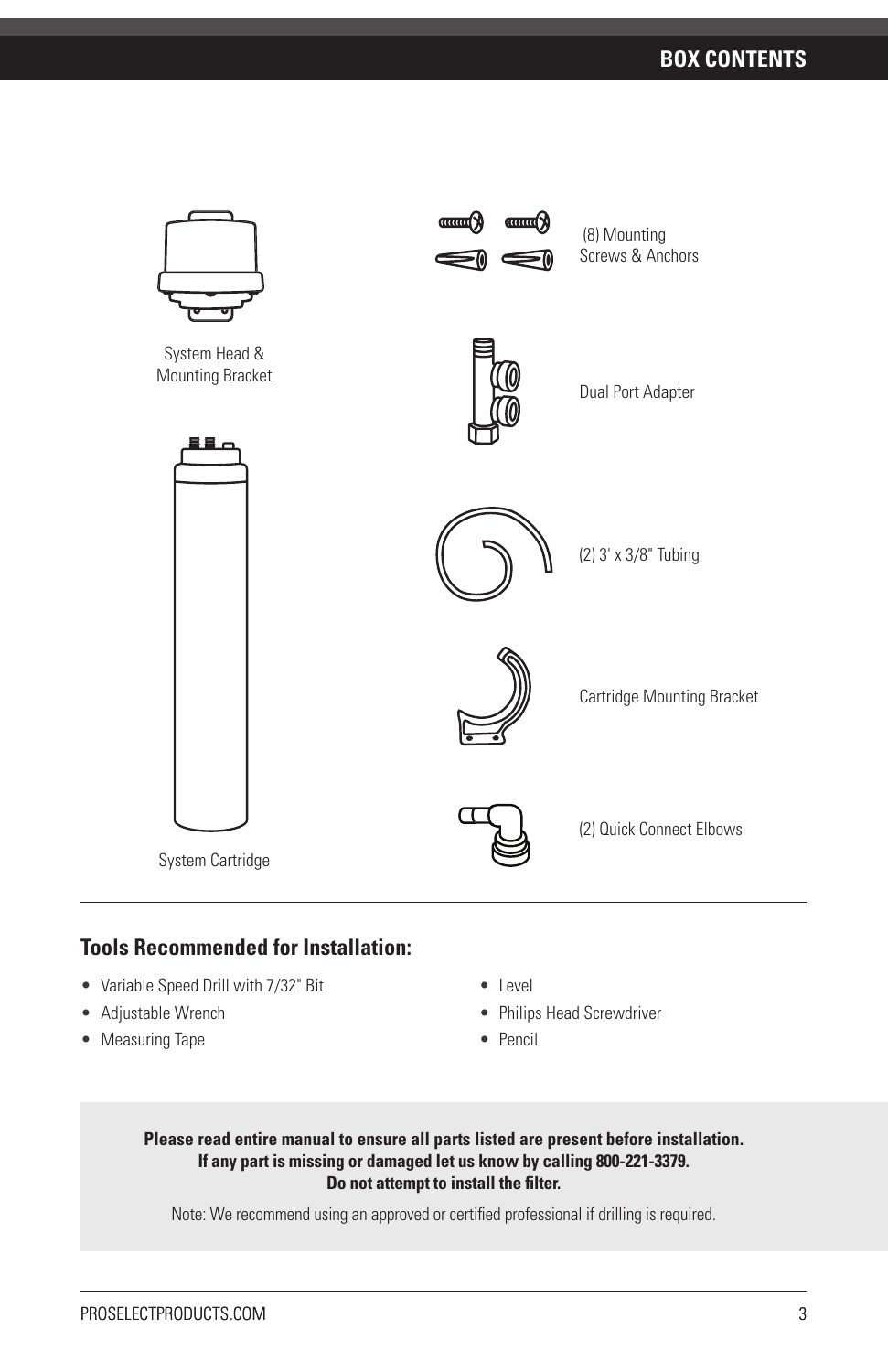# **INSTALLATION GUIDE**

1. Attach system head to cartridge to help determine under sink placement.

#### **INSTALLMENT ORIENTATION**: Suggested installation orientation is vertically mounted.



- 2. Locate a suitable area under the sink to mount the system, noting that three (3) inches of clearance from the base of the cartridge is needed for easy cartridge replacement. The System Head must be installed less than three (3) feet from the cold-water inlet valve.
- 3. After determining placement, remove Cartridge from System Head. Place System Head in desired mounting location and use a pencil to mark the top left mounting hole. Use a level and measuring tape to mark the remaining holes for System Head and Cartridge Mounting Brackets.
- 4. After penciling in the mounting placement, use a 7/32" drill bit to drill holes for plastic anchors. Carefully tap anchors into the drilled hole with a hammer.
- 5. Using a Philips head screwdriver, mount the System Head and Cartridge Mounting Brackets using the provided screws.





3"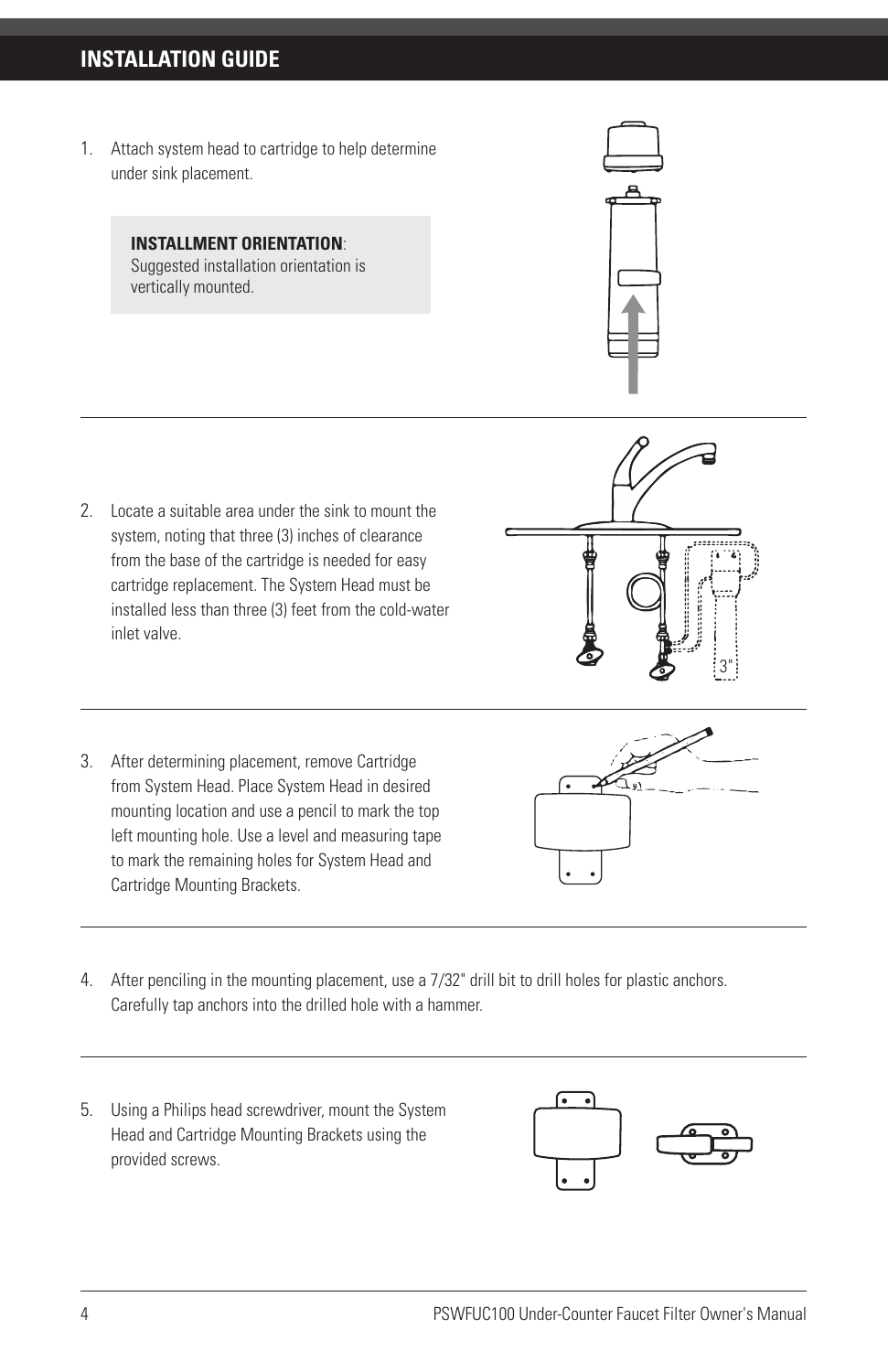6. Place cartridge into bracket and connect to System Head.





Attach Dual Port Adapter to shutoff valve and re-attach cold water line to the Dual Port Adapter.



8. Connect 3/8" tubing to the bottom port. Measure tubing to system inlet (marked "IN") and cut to length. Repeat this step for the top port and outlet (marked "OUT").



- 9. Use 3/8" quick connect elbows if necessary.
- 10. Once tubing is installed, turn on COLD water kitchen faucet. With faucet on, slowly open the cold water line shutoff valve.
- 11. Flush cartridge for 15 minutes or until water is clear of carbon fines.

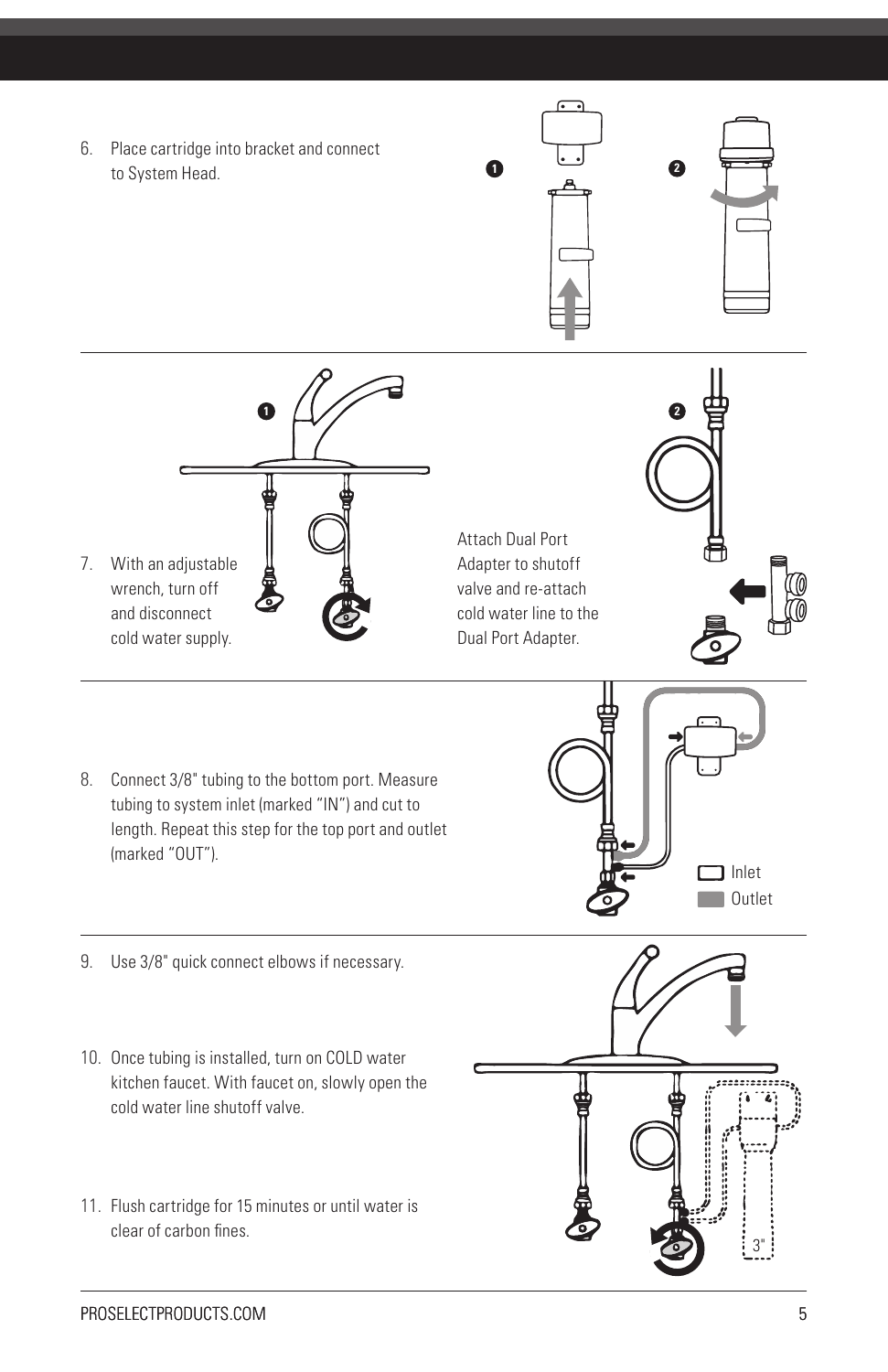| Replacement Cartridge     | PSWFUCRC100               |  |  |  |  |
|---------------------------|---------------------------|--|--|--|--|
| <b>Rated Service Flow</b> | $1.5$ gpm $(5.68$ lpm $)$ |  |  |  |  |
| Maximum Capacity          | 4750 gal (17,980 L)       |  |  |  |  |
| Min Working Pressure      | 10 psi (68.95 kPa)        |  |  |  |  |
| Max Working Pressure      | 125 psi (861.8 kPa)       |  |  |  |  |
| Min Operating Temp        | 35°F (1.67°C)             |  |  |  |  |
| Max Operating Temp        | 100°F (37.78°C)           |  |  |  |  |

**PSWFUC100 SPECIFICATIONS**

To clean your filter unit, wipe down the exterior with a damp cloth.

#### **SAFEGUARDS**

- Use only cold water with filter.
- If you experience a hose connection leak, disconnect and re-seat the hose.



Do not use with water that is microbiologically unsafe or of unknown water quality without adequate<br>disinfection before or after the system. Systems certified for cyst reduction may be used on disinfected waters **that may contain filterable cysts.**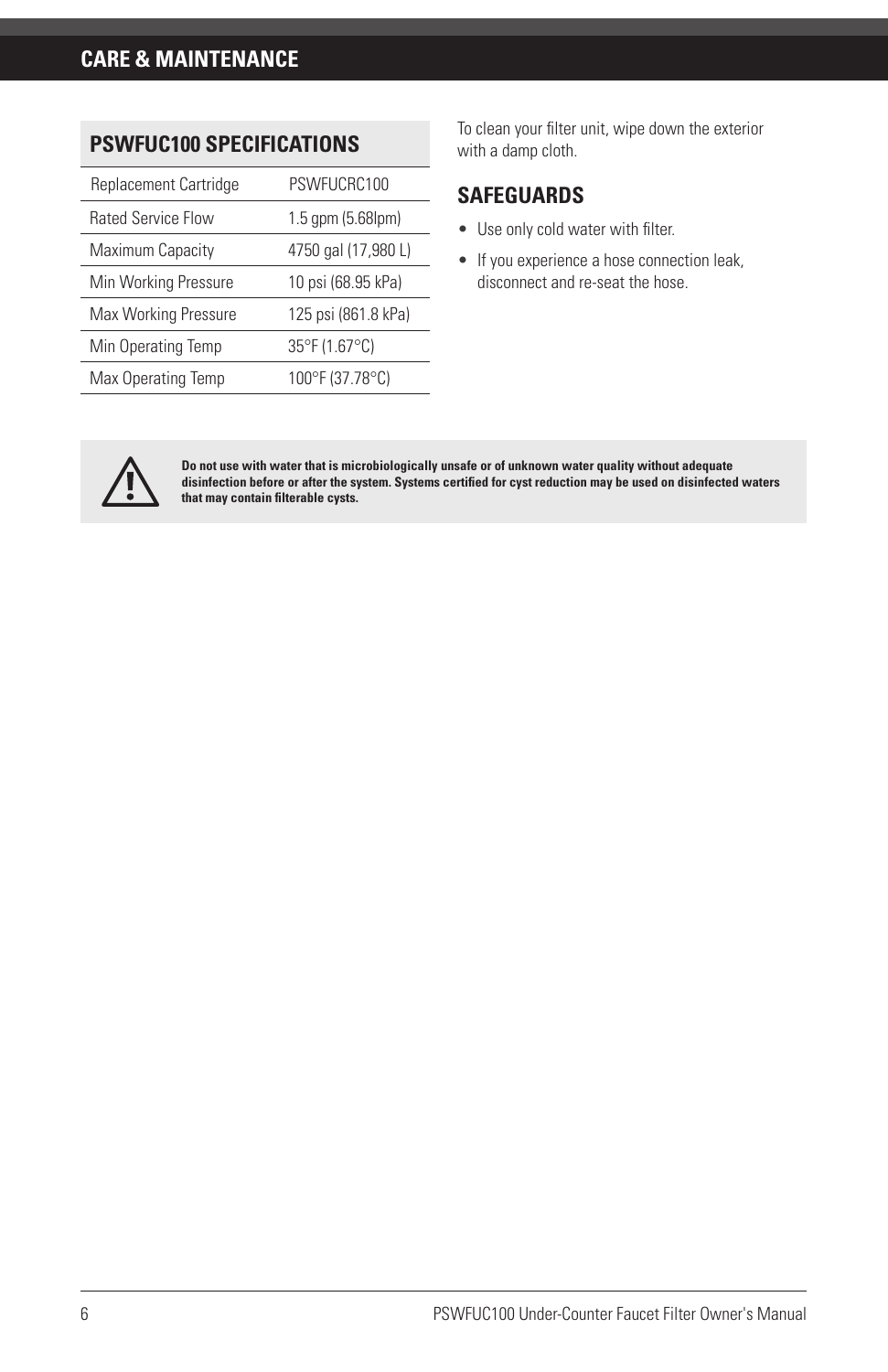## **PERFORMANCE DATA SHEET**

| <b>PROSELECT Under-Counter Faucet Water Filter</b> |             |                                 |                       |                                                   |                         |  |
|----------------------------------------------------|-------------|---------------------------------|-----------------------|---------------------------------------------------|-------------------------|--|
| <b>Models</b>                                      | Replacement | <b>Operating Pressure Range</b> | <b>Rated Capacity</b> | <b>Operating Temperature Range</b>                | <b>Rated Flow</b>       |  |
| PSWFUC100                                          | PSWEUCRC100 | 10-125 psi<br>68.95-861.8 kPa   | 4750 gal<br>17.980L   | 35°F-100°F<br>$1.66^{\circ}$ C $-37.78^{\circ}$ C | $1.5$ gpm<br>5.67 lpm v |  |

Testing Performed under NSF/ANSI Standards 42 and 53 and in accordance with the California Department of Health Services Drinking Water Treatment Device Program. This system has been tested according to NSF/ANSI 42, 53 for reduction of the substances listed below. The concentration of the indicated substances in water entering the system was reduced to a concentration less than or equal to the permissible limit for water leaving the system, as specified in NSF/ANSI 42, 53.

| <b>Substance</b>                                    | <b>Average Influent</b>                | <b>NSF/ANSI Influent</b><br><b>Challenge</b><br><b>Concentration</b> | <b>Percent Reduction</b><br><b>Requirement/Maximum</b><br><b>Permissible Product</b><br><b>Water Concentration</b> | Average %<br><b>Reduction</b> | Average<br><b>Product Water</b><br><b>Concentration</b> |  |  |
|-----------------------------------------------------|----------------------------------------|----------------------------------------------------------------------|--------------------------------------------------------------------------------------------------------------------|-------------------------------|---------------------------------------------------------|--|--|
|                                                     | <b>NSF/ANSI 42 - Aesthetic Effects</b> |                                                                      |                                                                                                                    |                               |                                                         |  |  |
| Chlorine                                            | $2.01$ ma/L                            | $2.0 \text{ mg/L} \pm 10\%$                                          | $\geq 50\%$                                                                                                        | 94.8%                         | $0.103$ mg/L                                            |  |  |
| Particulate, Class I<br>particles $0.5$ to $<$ 1 µm | 3.666.667<br>particles/mL              | At least 10,000<br>particles/mL                                      | $\geq 85\%$                                                                                                        | 99.2%                         | 28,017 particles/mL                                     |  |  |
| <b>NSF/ANSI 53 - Health Effects</b>                 |                                        |                                                                      |                                                                                                                    |                               |                                                         |  |  |
| Cyst                                                | 71.500/L                               | Minimum 50,000/L                                                     | >99.95%                                                                                                            | 99.99%                        | 4.88/L                                                  |  |  |
| Lead pH 6.5                                         | $0.151$ ma/L                           | $0.15$ ma/L $\pm$ 10% ma/L                                           | $0.010$ ma/L                                                                                                       | $>99.7\%$                     | $0.005 \,\mathrm{mq/L}$                                 |  |  |
| Lead pH 8.5                                         | $0.16$ mg/L                            | $0.15$ mg/L $\pm$ 10% mg/L                                           | $0.010$ ma/L                                                                                                       | $>99.2\%$                     | $0.0011$ ma/L                                           |  |  |

Not all water will contain contaminants listed. Testing performed under standard laboratory conditions; actual performance may vary. Filter usage must comply with all state and local laws. Filter is only to be used with cold water. Do not use with water that is microbiologically unsafe or of unknown quality without adequate disinfection before or after the system. Systems certified for cyst reduction may be used on disinfected water that may contain filterable cysts. See installation guide for general installation conditions and needs as well as manufacturer's limited warranty.



Tested and Certified by IAPMO R&T Lab and IAPMO R&T against NSF/ANSI 42 for the reduction of Chlorine, Taste and Odor and Particulate Class I; NSF/ANSI 53 for the reduction of Cyst and Lead; and NSF/ANSI 372 for low lead compliance as verified and substantiated by test data.

All contaminants reduced by this filter are listed. Not all contaminants listed may be present in your water. Does not remove all contaminants that may be present in tap water.

- Filter is only to be used with cold water.
- Filter usage must comply with all state and local laws.
- Testing was performed under standard laboratory conditions, actual performance may vary.
- Systems certified for cyst reduction may be used on disinfected waters that may contain filterable cysts.
- See owner's manual for general installation conditions and needs plus manufacturer's limited warranty.



**For use with municipally treated water only. Do not use with water that is microbiologically unsafe or of unknown water quality without adequate disinfection before or after the system.**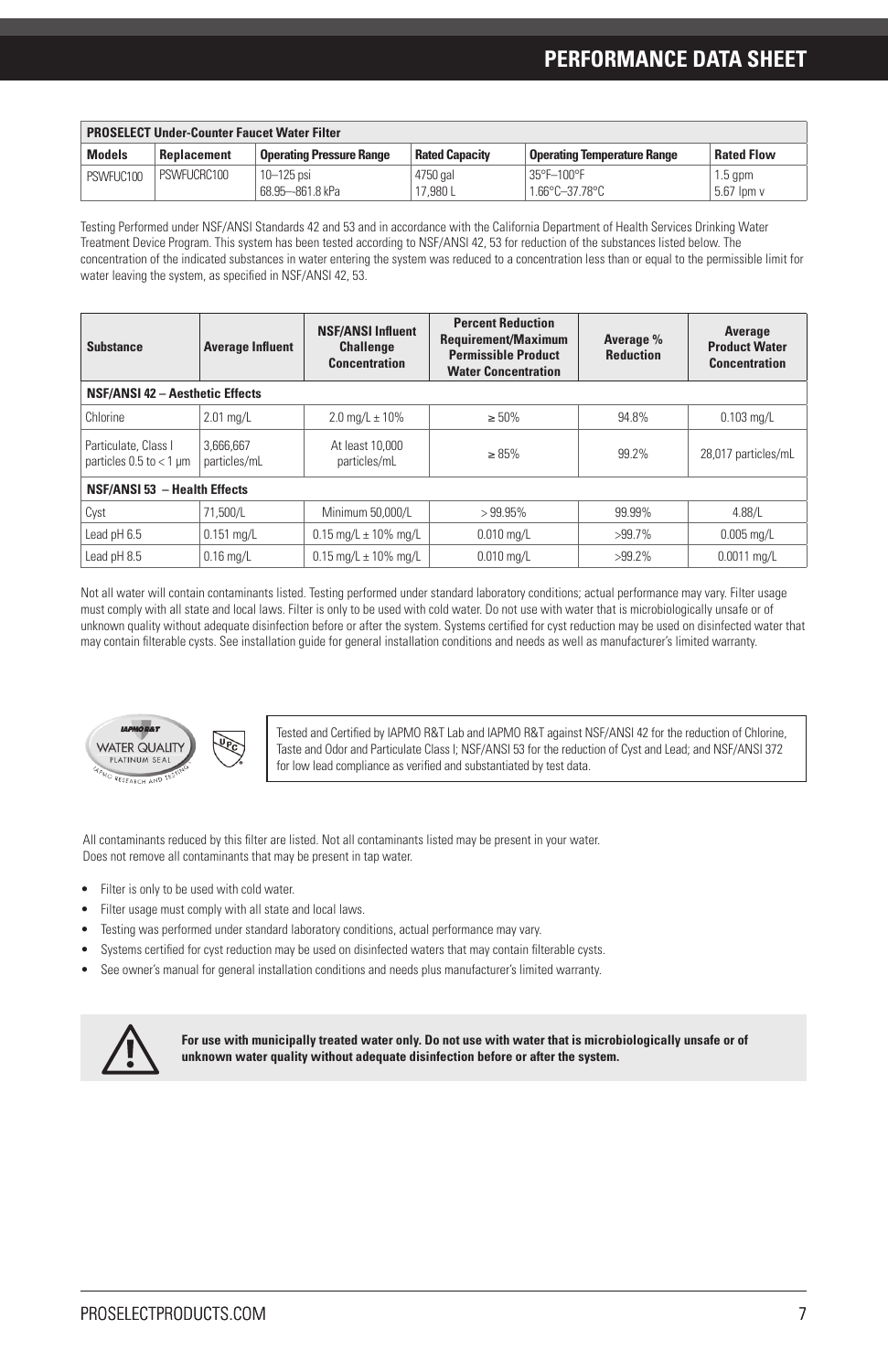# LIMITED -YEAR **WARRANTY**

#### **What is Covered**

This warranty covers defects in materials or workmanship in manufacturing of your PROSELECT drinking water filter systems, except as provided below.

#### **For How Long**

This warranty runs for 365 days from the date of purchase by a consumer ("Warranty Period").

#### **What is Not Covered**

This warranty does not cover filter cartridges and any products that were not installed in compliance with the instructions or that have been abused or operated incorrectly. The limited warranty stated herein is in lieu of any and all warranties, express or implied, whether written or oral, including but not limited the implied warranties of fitness for a particular purpose or the implied warranty of merchantability. PROSELECT shall not be liable for any incidental, consequential, special or contingent damages arising directly or indirectly from any defect or the use of the system. Owner shall be responsible for all labor and any other expenses related to the removal, repair or installation of the filtration system or any component part. Finally, this warranty is voided if the product is used with parts that are not genuine PROSELECT parts. This includes, but is not limited to: replacement filters, faucets, and diverter valves.

#### **What PROSELECT Will Do**

We will replace the defective part of the covered product and send it to you upon payment of \$9.50 for shipping and handling per incident.

#### **How to Get Service**

To receive service under this warranty, you must contact PROSELECT at 800-221-3379 or watertreatmentpro@proselect.com within the Warranty Period and describe the problem to a customer service representative who will verify that the product is under warranty and arrange for delivery of a replacement part.

#### **How State Law Applies**

This warranty gives you specific rights but you may have other rights which vary from state to state. Some states do not allow the exclusion or limitation of implied warranties or incidental or consequential damages, so the above limitation or exclusion may not apply to you.

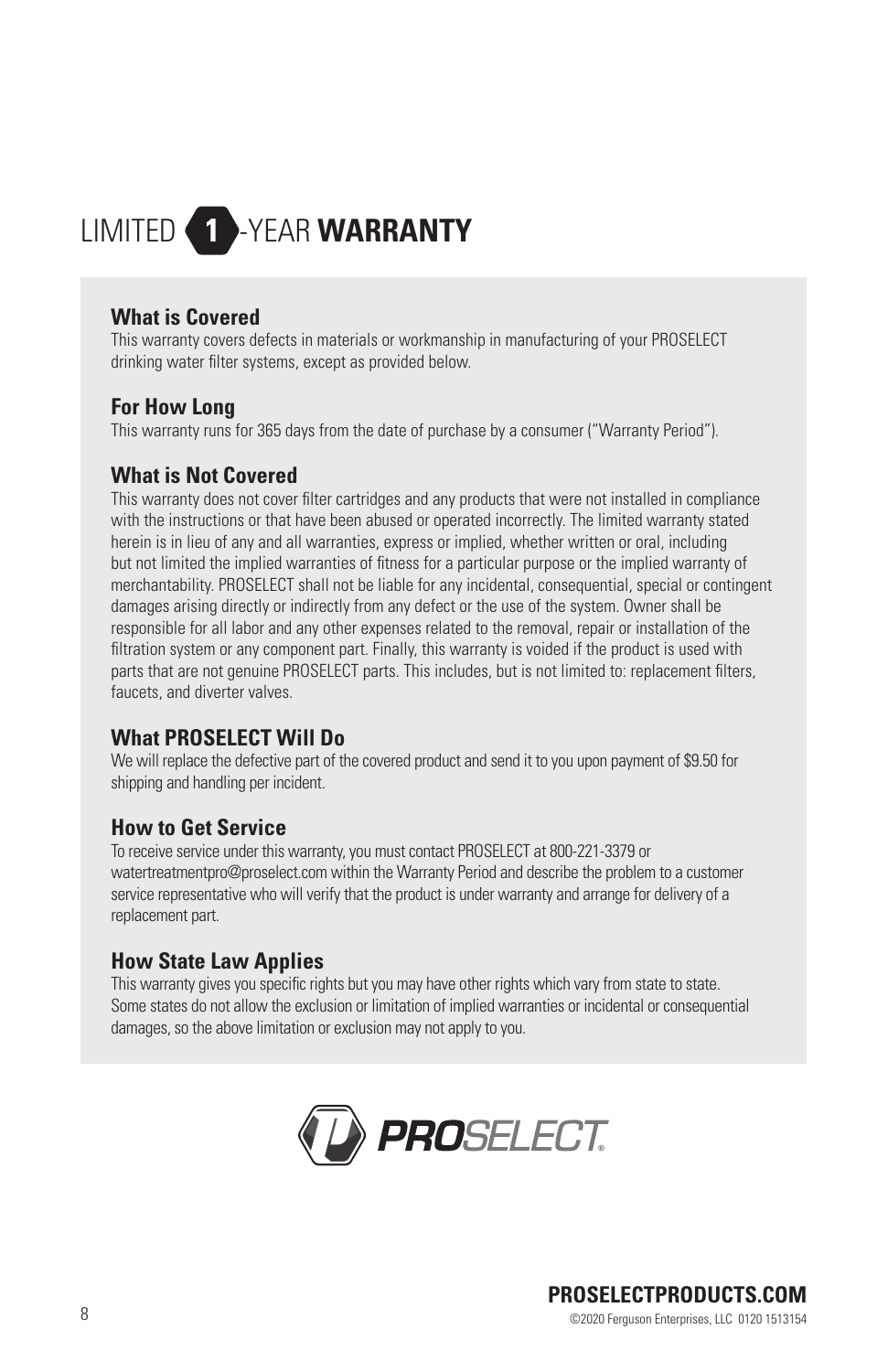PROSELECT diseño este sistema de filtrado para una larga vida útil. Incluye un sistema de filtrado con carbón para minimizar los aditivos químicos, olores y sabores en su agua. Sin importar para que lo utilice, para hidratarse, cocinar, preparar café y mucho más, se beneficiará de agua limpia y filtrada.

Mantenga este manual del propietario a mano para consultar información sobre la instalación, los pasos para la resolución de problemas y también el reemplazo de filtros.

¿Necesita ayuda? Llámenos al 800-221-3379.

### **TABLA DE CONTENIDO**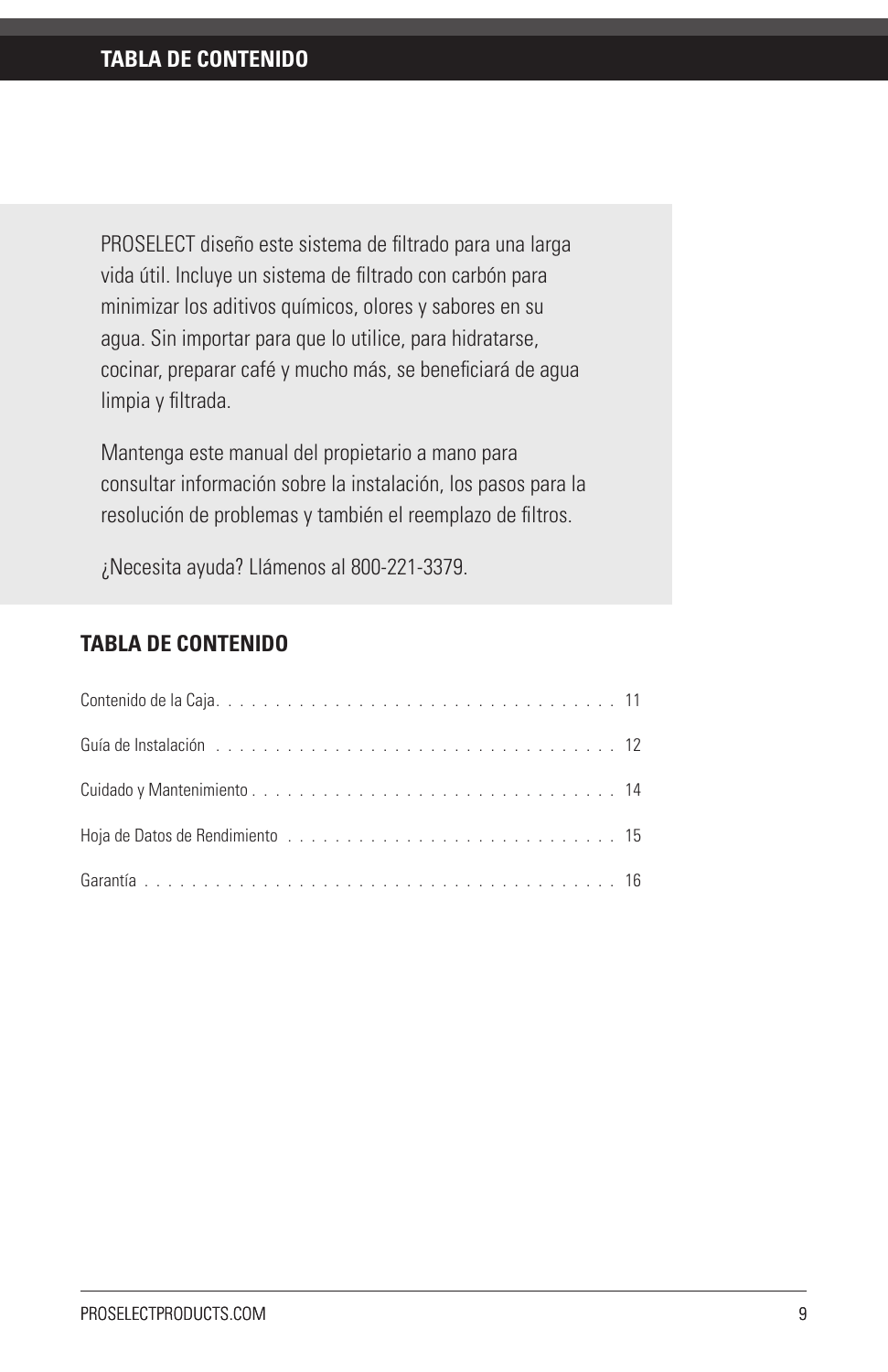# **CONTENIDO DE LA CAJA**



### **Herramientas Recomendadas para la Instalación:**

- Taladro de Velocidad Variable con Broca de 7/32"
- Llave Ajustable
- Cinta Métrica
- Nivel
- Destornillador Philips
- Lápiz



Nota: Recomendamos llamar a un profesional autorizado o certificado si es que se necesita perforar.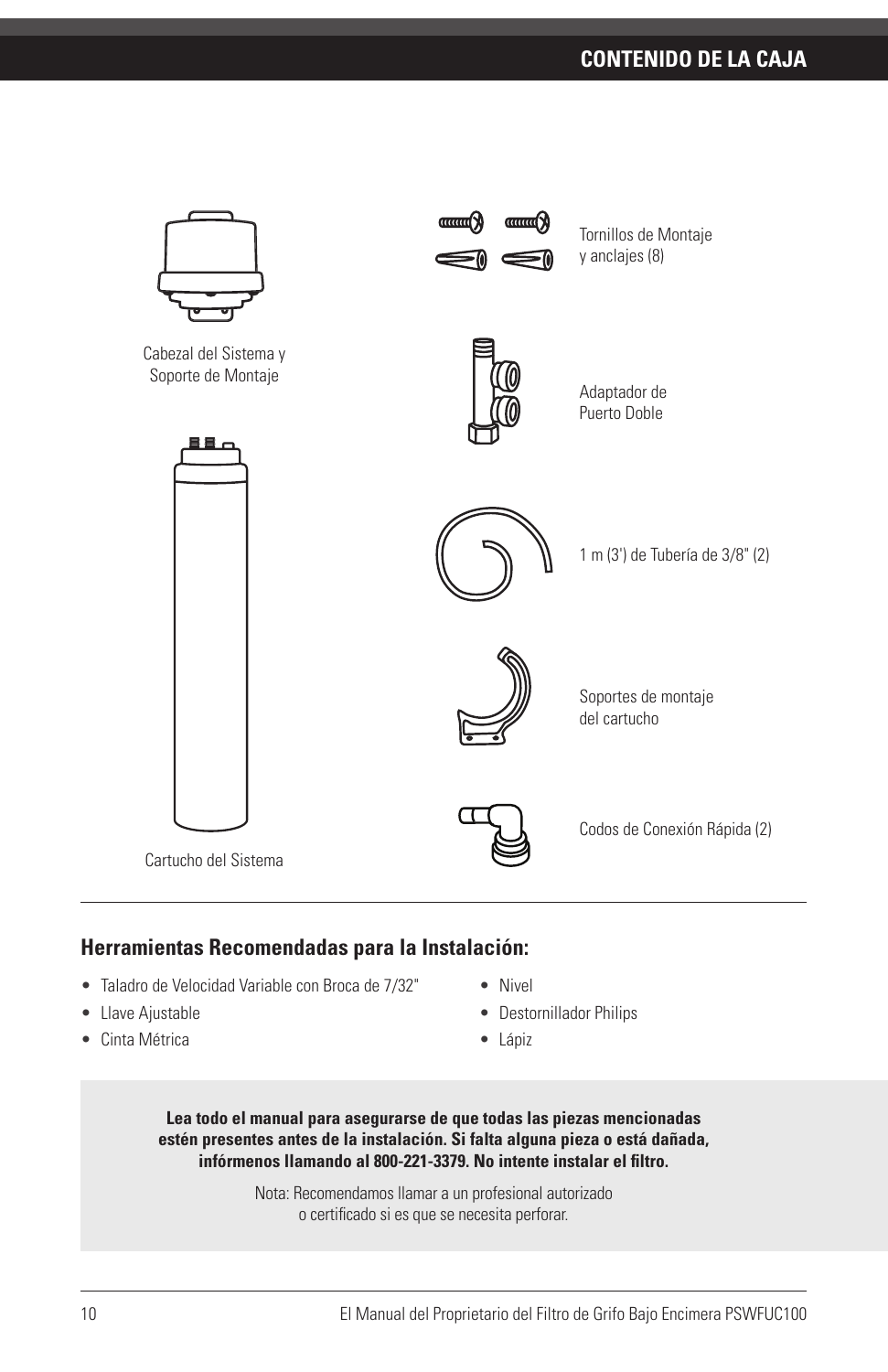# **GUÍA DE INSTALACIÓN**

1. Instale el cabezal del sistema en el cartucho para determinar la ubicación bajo el fregadero.

> **FILTRO DE GRIFO BAJO ENCIMERA:** La orientación de instalación sugerida es con montaje vertical.



- 2. Encuentre un área adecuada bajo el fregadero para montar el sistema, teniendo en cuenta que se deben dejar ocho centímetros (tres pulgadas) de separación desde la base del cartucho para reemplazarlo fácilmente. El cabezal del sistema se debe instalar a menos de un metro (tres pies) de la válvula de entrada de agua fría.
- 3. Después de determinar la ubicación, retire el cartucho del cabezal del sistema. Coloque el cabezal del sistema en la ubicación de montaje deseada y use un lápiz para marcar el orificio de montaje superior izquierdo. Use un nivel y una cinta métrica para marcar los orificios restantes para el cabezal del sistema y los soportes de montaje del cartucho.





- 4. Después de marcar la ubicación de montaje con el lápiz, use una broca de 7/32" para perforar orificios para los anclajes de plástico. Con cuidado, golpee los anclajes con un martillo en el orificio perforado.
- 5. Con un destornillador Philips, monte el cabezal del sistema y los soportes de montaje del cartucho con los tornillos que se proporcionan.

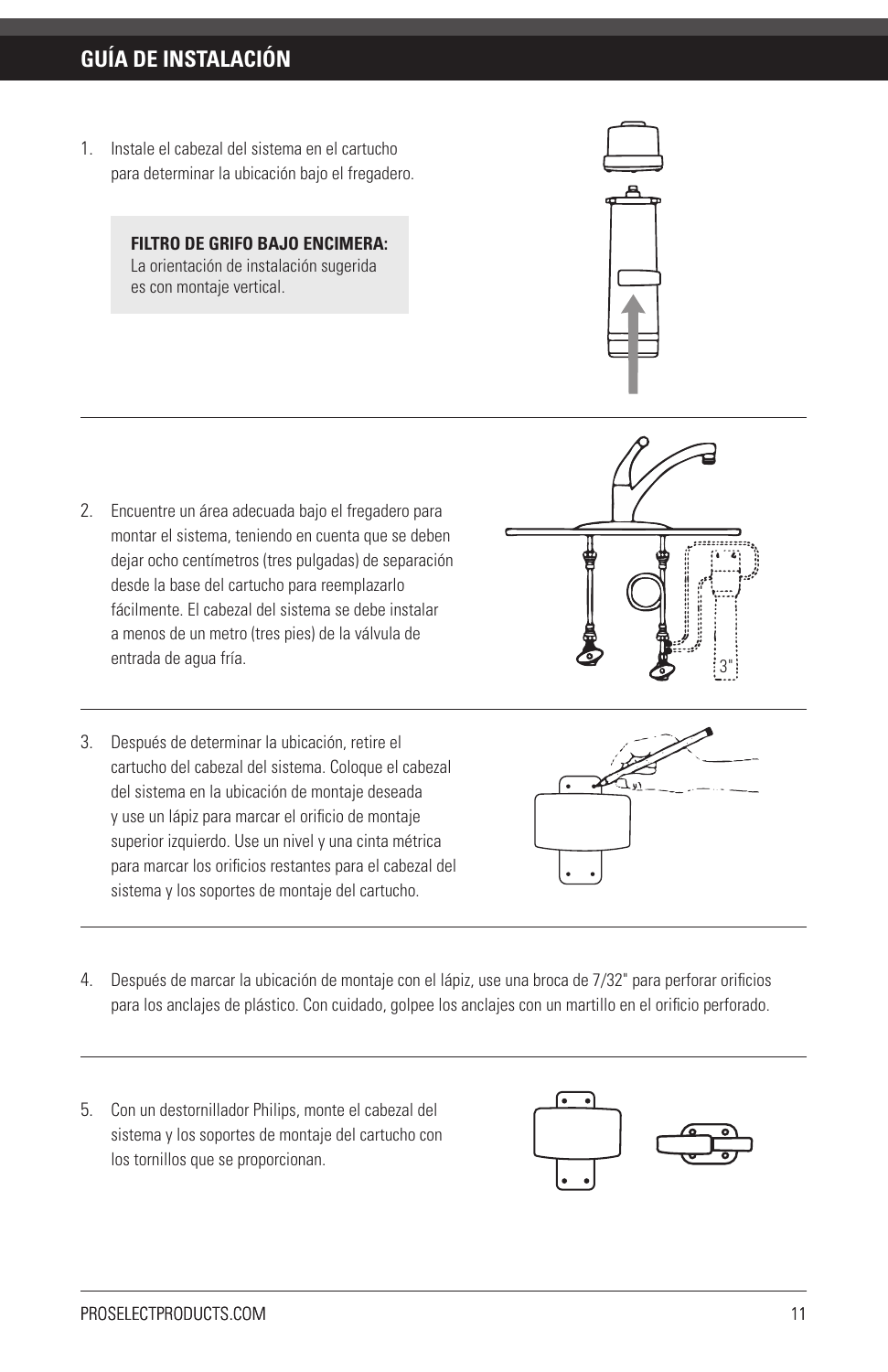6. Coloque el cartucho en los soportes y conéctelo al cabezal del sistema. **<sup>1</sup> <sup>2</sup>**





7. Con una llave ajustable, corte y desconecte el suministro de agua fría. **1 2**

Instale el adaptador de puerto doble en la válvula de cierre y vuelva a conectar la tubería de agua fría al adaptador de puerto doble.



8. Conecte la tubería de 3/8" al puerto inferior. Mida la tubería hacia la entrada del sistema (marcada "IN") y corte según esta longitud. Repita este paso para el puerto superior y la salida (marcada "OUT").



- 9. Use codos de conexión rápida de 3/8" si es necesario.
- 10. Una vez instalada la tubería, abra la llave de agua FRÍA de la cocina. Con la llave abierta, abra lentamente la válvula de cierre de la tubería de agua fría.
- 11. Lave el cartucho durante 15 minutos o hasta que el agua no tenga partículas finas de carbón.

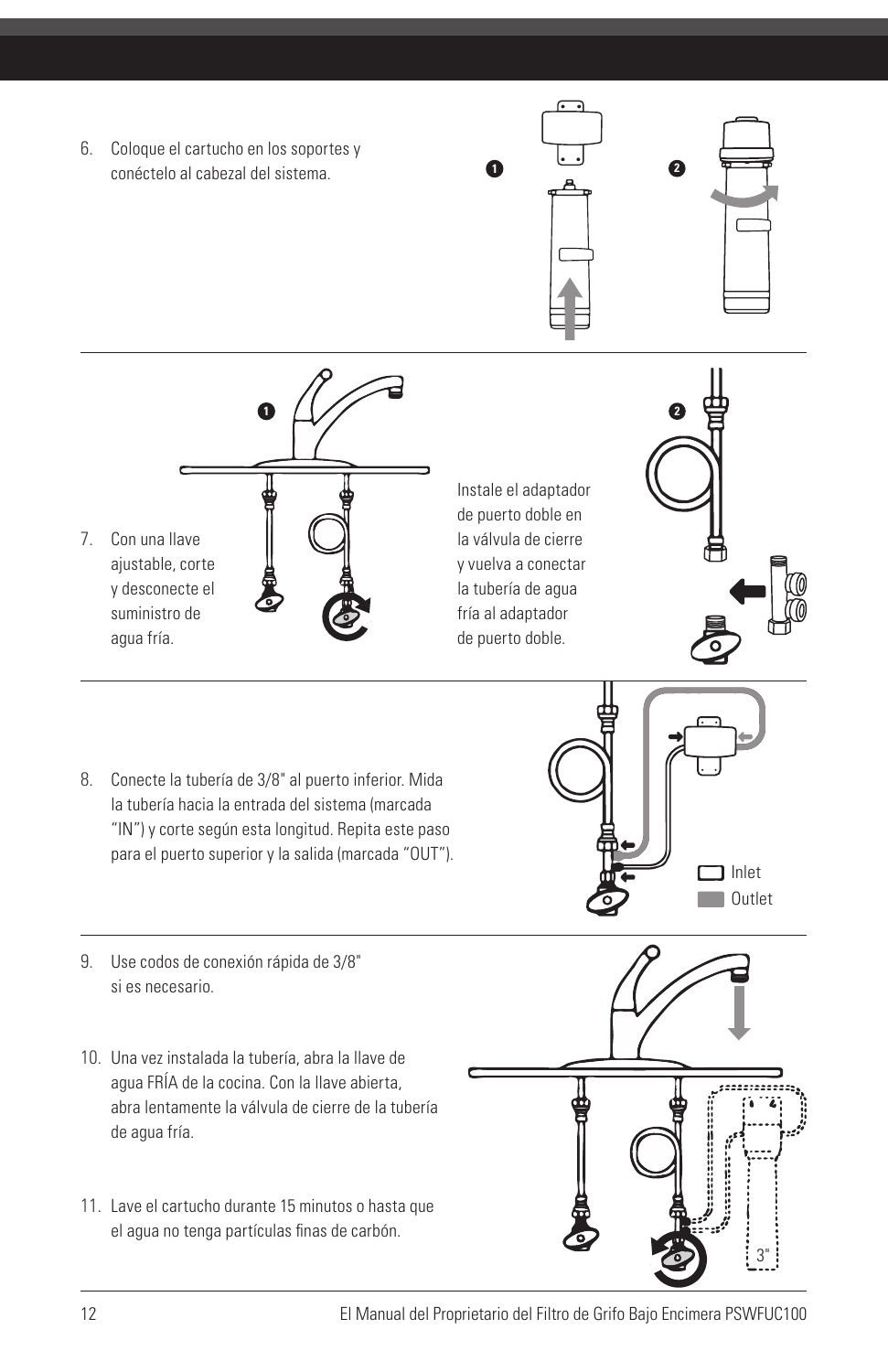#### **ESPECIFICATRIONS DE PSWFUC100**

| Cartucho de Repuesto                         | PSWFUCRC100                       |
|----------------------------------------------|-----------------------------------|
| Flujo Nominal del Servicio                   | 5.68 lpm (1.5 gpm)                |
| Capacidad Máxima                             | 17.980 L<br>(4750 galones)        |
| Presión Mín de<br>Funcionamiento             | 68.95 kPa (10 psi)                |
| Presión Máx de<br>Funcionamiento             | 861.8 kPa (125 psi)               |
| Temperatura Mín. de<br>Funcionamiento        | $1.6^{\circ}$ C (35 $^{\circ}$ F) |
| Temperatura Máx. de<br><b>Funcionamiento</b> | 37.8°C (100°F)                    |

Para limpiar la unidad de filtrado, limpie el exterior con un paño húmedo.

#### **RESGUARDOS**

- Use solo agua fría con el filtro.
- Si tiene una filtración en la conexión de la manguera, desconéctela y vuelva a fijar la manguera.



No usar con agua que no sea microbiológicamente segura o cuya calidad sea desconocida sin la desinfección<br>previa o posterior adecuada del sistema. Es posible usar sistemas certificados para la reducción de quistes en **aguas desinfectadas que puedan tener quistes filtrables.**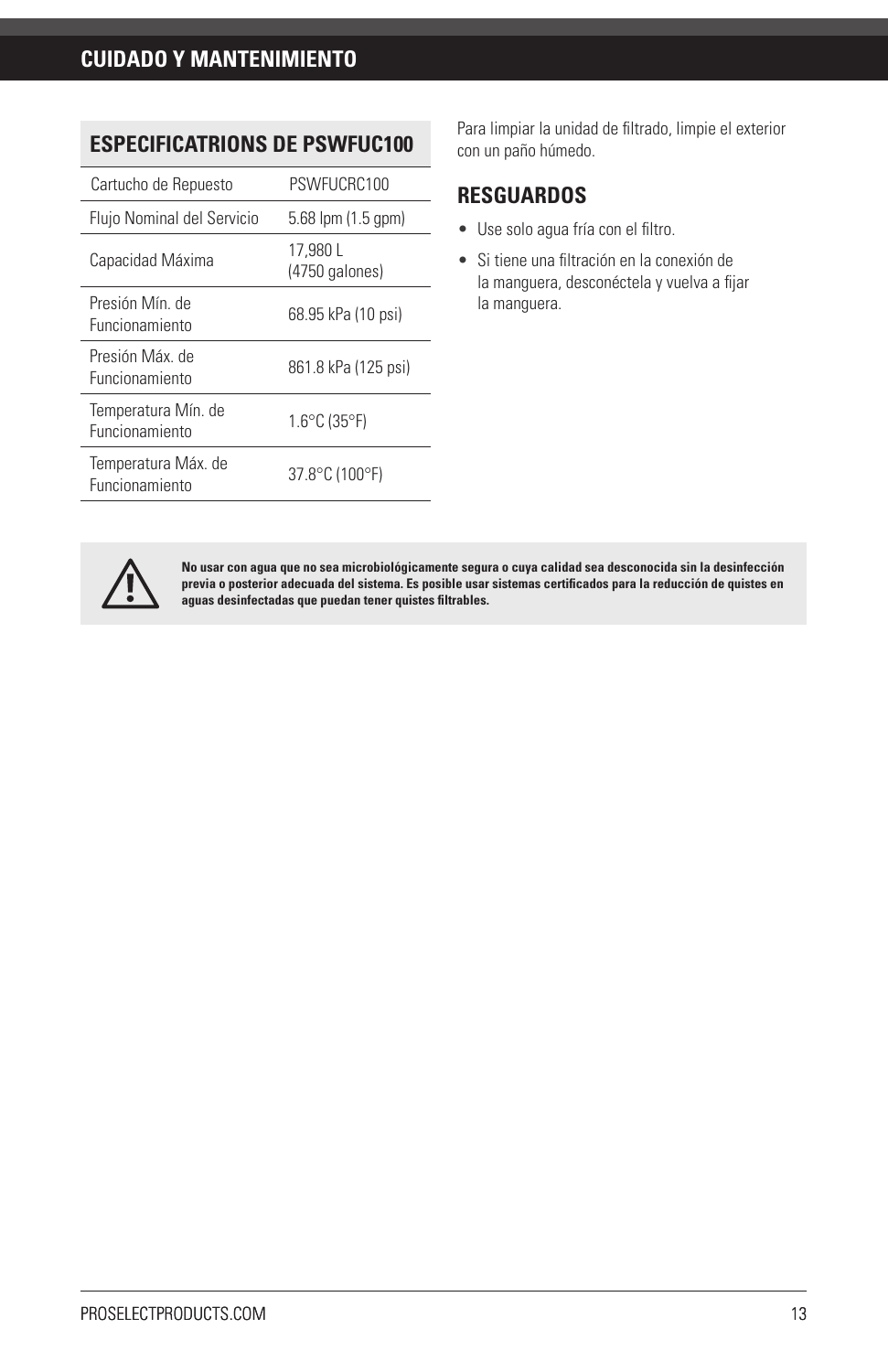# **LIMITACIONES Y CONDICIONES**

| Hoja de datos de rendimiento del filtro de grifo bajo encimera de PROSELECT |                       |                                   |                                            |                                  |                         |  |
|-----------------------------------------------------------------------------|-----------------------|-----------------------------------|--------------------------------------------|----------------------------------|-------------------------|--|
| Rango de Presión de<br><b>Models</b><br>Repuesto<br><b>Funcionamiento</b>   |                       | <b>Capacidad Nominal</b>          | Rango de Temp. de<br><b>Funcionamiento</b> | <b>Fluio Nominal</b>             |                         |  |
|                                                                             | PSWFUC100 PSWFUCRC100 | 68.95 a 861.8 kPa<br>10 a 125 psi | 17,980 litros<br>4750 galones              | 1.66°C a 37.78°C<br>35°F a 100°F | 5.67 lpm v<br>$1.5$ gpm |  |

Pruebas realizadas conforme a las normas NSF/ANSI 42 y 53 y según el Programa de Dispositivos de Tratamiento de Agua Potable del Departamento de Servicios de Salud de California. Este sistema se probó conforme a las normas NSF/ANSI 42, 53 para la reducción de las sustancias que se indican más adelante. Se redujo la concentración de las sustancias indicadas en el agua que entra al sistema a una concentración menor o igual al límite permitido para el agua que sale del sistema, según se especifica en las normas NSF/ANSI 42, 53.

| <b>Sustancia</b>                                            | <b>Entrante</b><br>Promedio | Concentración de<br>Riesgo de Ingreso<br><b>NSF/ANSI</b> | <b>Requisito de</b><br>Porcentaje de Reducción/<br><b>Concentración de Agua de</b><br><b>Producto Máxima Permitida</b> | Reducción %<br>Promedio | Concentración<br>Promedio de Agua<br>de Producto |  |
|-------------------------------------------------------------|-----------------------------|----------------------------------------------------------|------------------------------------------------------------------------------------------------------------------------|-------------------------|--------------------------------------------------|--|
| <b>NSF/ANSI 42 - Efectos Estéticos</b>                      |                             |                                                          |                                                                                                                        |                         |                                                  |  |
| Chlorine                                                    | $2.01$ mg/L                 | $2.0 \text{ mg/L} \pm 10\%$                              | $\geq 50\%$                                                                                                            | 94.8%                   | $0.103$ mg/L                                     |  |
| Macropartículas,<br>partículas Clase   0.5<br>$a < 1 \mu m$ | 3.666.667<br>partículas/mL  | Al menos 10,000<br>partículas/mL                         | $\geq 85\%$                                                                                                            | 99.2%                   | 28,017 partículas/mL                             |  |
| NSF/ANSI 53 - Efectos Para la Salud                         |                             |                                                          |                                                                                                                        |                         |                                                  |  |
| Cyst                                                        | 71.500/L                    | Mínimo 50.000/L                                          | >99.95%                                                                                                                | 99.99%                  | 4.88/L                                           |  |
| Lead pH 6.5                                                 | $0.151$ mg/L                | $0.15$ mg/L $\pm$ 10% mg/L                               | $0.010$ mg/L                                                                                                           | $>99.7\%$               | $0.005$ mg/L                                     |  |
| Lead pH 8.5                                                 | $0.16$ ma/L                 | $0.15$ ma/L $\pm$ 10% ma/L                               | $0.010$ ma/L                                                                                                           | $>99.2\%$               | $0.0011$ ma/L                                    |  |

No toda el agua contendrá los contaminantes indicados. Pruebas realizadas en condiciones de laboratorio estándar; el rendimiento real puede variar. El uso del filtro debe cumplir con todas las leyes estatales y locales. El filtro solo se debe usar con agua fría. No usar con agua que no sea microbiológicamente segura o cuya calidad sea desconocida sin la desinfección adecuada antes o después de usarla en el sistema. Es posible usar sistemas certificados para la reducción de quistes en agua desinfectada que pueda tener quistes filtrables. Consulte la guía de instalación para conocer las condiciones y necesidades generales de instalación, además de la garantía limitada del fabricante.



Probado y certificado por IAPMO R&T Lab y IAPMO R&T según la norma NSF/ANSI 42 para la reducción del sabor y olor a cloro y las macropartículas Clase I; la norma NSF/ANSI 53 para la reducción de quistes y plomo, y la norma NSF/ANSI 372 para el cumplimiento de bajos niveles de plomo según se verifica y corrobora mediante los datos de prueba.

Se indican todos los contaminantes que reduce este filtro. Es posible que no todos los contaminantes indicados estén presentes en su agua. No elimina todos los contaminantes que pueden estar presentes en el agua de la llave.

- El filtro solo se debe usar con agua fría.
- El uso del filtro debe cumplir con todas las leyes estatales y locales.
- Las pruebas se realizaron en condiciones de laboratorio estándar, el rendimiento real puede variar.
- Es posible usar sistemas certificados para la reducción de quistes en aguas desinfectadas que puedan tener quistes filtrables.
- Consulte el manual del propietario para conocer las condiciones y necesidades generales de instalación más la garantía limitada del fabricante.



**Solo para uso con agua tratada localmente. No usar con agua que no sea microbiológicamente segura o cuya calidad sea desconocida sin la desinfección previa o posterior adecuada del sistema.**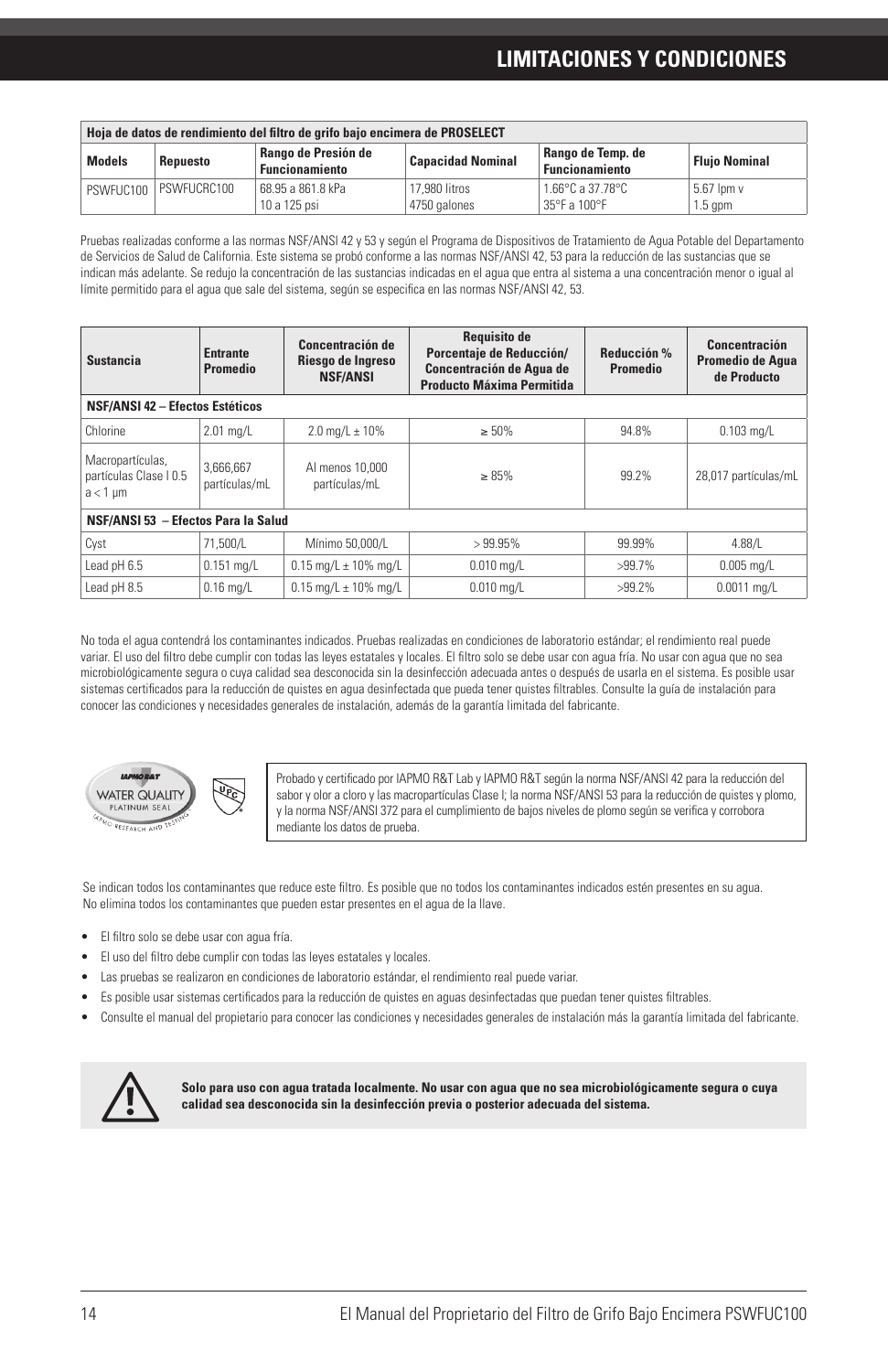# GARANTÍA -AÑO **LIMITADA**

#### **Lo que Está Cubierto**

Esta garantía cubre defectos en materiales o en la mano de obra de la fabricación de sus sistemas de filtrado de agua potable de PROSELECT, salvo según se estipula a continuación.

#### **Duración**

Esta garantía dura 365 días a partir de la fecha de compra por parte del consumidor ("Período de garantía").

### **Lo que no Está Cubierto**

Esta garantía no cubre cartuchos filtrantes y ningún producto que se haya instalado sin cumplir con las instrucciones o que se haya abusado u operado de manera incorrecta. La garantía limitada que se indica en este documento reemplaza cualquiera y todas las garantías, expresas o implícitas, ya sea por escrito o en forma oral, lo que incluye, entre otras, las garantías implícitas de idoneidad para un propósito en particular o la garantía implícita de comerciabilidad. PROSELECT no será responsable por ningún daño indirecto, emergente, especial o contingente que surja directa o indirectamente de cualquier defecto o uso del sistema. El propietario será responsable por toda la mano de obra y cualquier otro gasto relacionado con el retiro, reparación o instalación del sistema de filtración o de cualquier pieza componente. Por último, se anulará esta garantía si el producto se usa con piezas que no sean originales de PROSELECT. Esto incluye, entre otros, filtros de repuesto, llaves y válvulas de cambio.

### **Lo que PROSELECT Hará**

Reemplazaremos la pieza defectuosa del producto cubierto y se la enviaremos después del pago de USD 9.50 por el envío y manipulación por incidente.

#### **Cómo Obtener el Servicio**

Para recibir servicio conforme a esta garantía, debe contactar a PROSELECT al 800-221-3379 o escribir a watertreatmentpro@proselect.com dentro del periodo de garantía y describir el problema a un representante de servicio al cliente que verificará que ese producto aún está en garantía y coordinará el envío de una pieza de reemplazo.

#### **Cómo se Aplica la Ley Estatal:**

Esta garantía otorga derechos específicos, pero es posible que tenga otros derechos que varían según el estado. Algunos estados no permiten la exclusión o limitación de garantías implícitas o de daños indirectos o consecutivos, por lo que es posible que la limitación anterior no le corresponda.